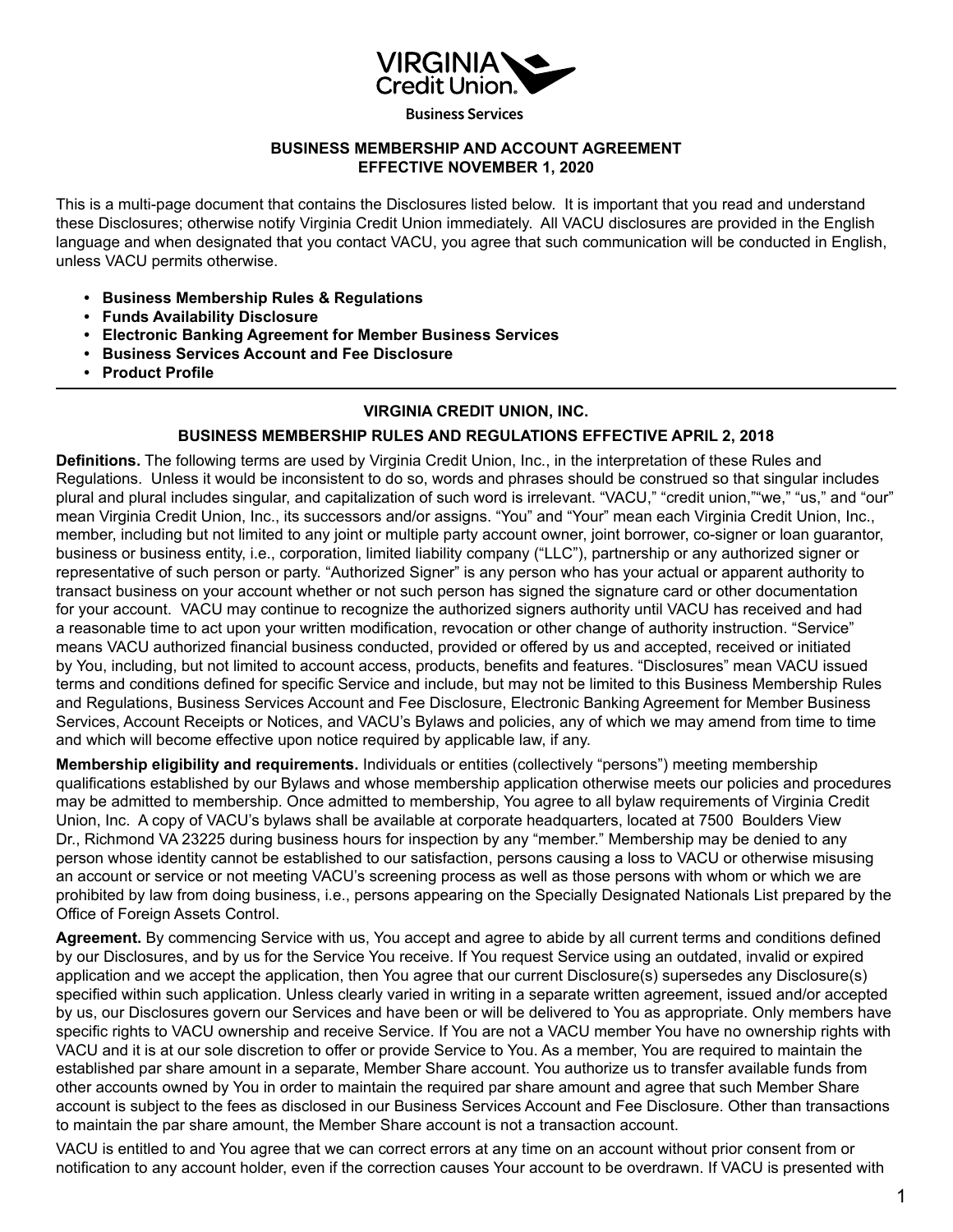legal evidence that any name, Taxpayer Identification Number (TIN) or Employer Identification Number (EIN) differs from what we have in Your records, VACU is authorized, without notification to You, to change Your records to reflect the legal information.

Also, unless VACU receives written and acceptable instructions to the contrary, You authorize VACU to follow Your electronic, written or verbal instructions. We may follow our normal security procedure to which you have agreed and update email addresses and other contact information on our systems. You agree that we may contact You about Your Accounts by any means allowable by law, including but not limited to telephone, e-mail, or facsimile, and You give Your consent to call You at any phone number, including but not limited to using an auto-dialer or automated message.

**Owners and Authorized Signers.** Your Member Business Account is owned by the entity applying for and admitted to membership. The business entity may only add or delete owners or authorized signers to an account using documentation by the entity acceptable to VACU. No change in owners or authorized signers is effective until we have received written notice of the change and have had adequate time to approve and act on it. Only owners may close accounts. Only Authorized Signers may transact business on the Member Business Account.

**Identification Notice (USA Patriot Act.)** To help the government fight the funding of terrorism and money laundering activities, Federal law requires all financial institutions to obtain, verify, and record information that identifies each person who opens an account or who has beneficial ownership of and/or a controlling interest in the business entity.

What this means for you. When you open an account, we will ask for your business' name, address and other information that will allow us to identify you. We may also ask to see other identifying documents like proof of entity existence, an employer identification number, proof of authority to open an account and the persons authorized to transact business in the account (which must be kept current as long as the account is open).

Existing Members. Even if you have been a VACU member for many years, we may ask you to provide this kind of information and documentation because we may not have collected it from you in the past or we may need to update our records.

Failure to Provide Information. If, for any reason, any owner is unable to provide the information necessary to verify their identity, their account(s) may be blocked or closed, which may result in additional fees assessed to the account(s).

**Electronic Messaging and Agreements.** Many Members use the Internet and email as their primary form of communication with VACU. For example, we offer Online Banking and the ability to obtain periodic account statements online.

You agree that we may make agreements with You by electronic means. Your authorization and consent to such an agreement, or your delivery of instructions, may be made by use of certain numbers, codes, marks, signs, personal identification numbers (PINs), public or private keys or other means, acceptable to You and to us, to establish Your identity and acceptance of the electronic communications. All electronic communications that meet these requirements will be deemed to be valid and authentic and You intend and agree that those electronic communications will be given the same legal effect as written paper communications signed by You. You agree that electronic copies of communications are valid and You will not contest the validity of the originals or copies, absent proof of altered data or tampering.

You are not required to accept electronic communications; we want You to be aware that this is an option for You to accept. We will never ask You for sensitive account information, such as, passwords, PINs, Social Security numbers or account numbers via email. If You receive an email that appears to be from Virginia Credit Union or VACU asking for this type of information, immediately forward the email in its entirety (not as an attachment) to reportabuse@vacu.org.

**Cellular Phone Contact Policy.** By providing us with a telephone number for a cellular phone or other wireless device, you are expressly consenting to receiving communications – including but not limited to prerecorded or artificial voice message calls, text messages, and calls made by an automatic telephone dialing system – from us and our affiliates and agents at that number. This express consent applies to each such telephone number that you provide to us now or in the future and permits such calls regardless of their purpose. Calls and messages may incur access fees from your cellular provider.

**Reporting information.** You authorize us to report Your Service information to any consumer reporting agency and to any person/party for which You list us as a reference. In addition, You authorize us to secure a business credit report for the business (and related entities) opening the account and a credit report on the account owners or authorized users of the account. You also authorize any person/party You give to us as a reference, along with Your other creditors, financial institutions, or employers, to provide to us information concerning their relationship or account history with You. You authorize us to investigate Your background, employment, credit worthiness, credit history, and financial responsibility through employers or consumer reporting agencies or by any other reasonable means, including direct contact. You agree that we may solicit for additional products based on such reports.

**Denial of Service policy.** Any member, including for these purposes a business entity or party affiliated with a business entity member which has for any reason caused VACU to suffer a loss on a loan, share account or otherwise, will be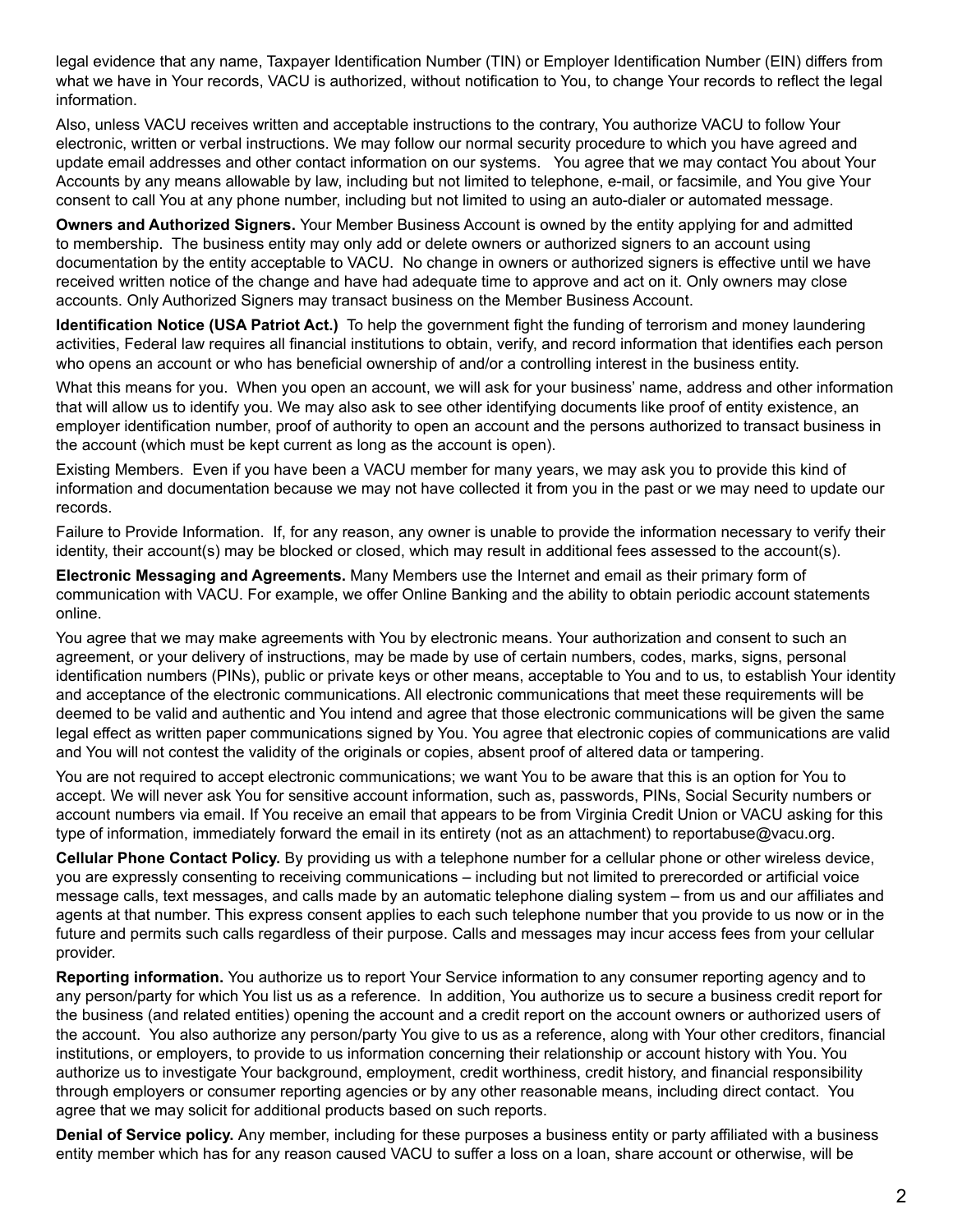denied further use of VACU's services or products until the loss is fully recovered or until repayment arrangements are made that are satisfactory to VACU in its sole and absolute discretion.

Notwithstanding the foregoing, in the event a member perpetrates a fraud upon or otherwise engages in criminal activity involving VACU or there is evidence the member is engaging in criminal activity, whether through the use of a VACU account or otherwise and whether or not VACU suffers a loss, such member will be denied further use of VACU services and products; and, such services may not be reinstated and such products may not be made available to such member in the future regardless of whether any attendant loss is repaid in full.

Any member who engages in abusive or threatening behavior or in any other form of unacceptable and offensive conduct, as determined solely by the Credit Union, with any Credit Union employee, representative or member while on Credit Union premises or at a Credit Union function, such as the annual meeting, or while engaging or attempting to engage in business with the Credit Union, whether in person, by telephone or by some other means, may be denied further use of any or all of the Credit Union's services and products and access to its premises and facilities. The denial of such services and products, including further contact with Credit Union employees and representatives in person, by telephone or otherwise, will become effective at the time fixed by the Credit Union without further notice or warning to the member and will remain in effect and cover such products and services as determined by the Credit Union in its sole and absolute discretion.

**Power of attorney**. We will honor a power of attorney as required by VA Code § 64.2-1600, et seq., when presented by an agent properly authorized by the business member to act on behalf of the business. We will require a § 64.2-1639 Agent's certification by the agent presenting the power. We may also require from the agent an attorney's opinion as to the validity of the power as permitted by § 64.2-1617 or seek judicial relief which may be at agent's expense as permitted by § 64.2-1614.

**Resolving Account Disputes and Adverse Claims.** If a dispute arises concerning Your account (including, for example, a dispute over who is an authorized signer or owner), or if VACU believes we have a claim against You or we have or receive a claim by a third party (including any of our affiliates) to all or a portion of the property (including money, savings certificates, securities and other investment property, financial assets, etc.) in Your account, or if we have concerns regarding Your account or the use of Your account, we have the right to hold any portion of the property in Your account until the dispute, claim, or concern is resolved to VACU's satisfaction. For purposes of this section, "account" includes any account You have with us or any of our affiliates (including, without limitation, agency, custody, safekeeping, brokerage, and revocable trust accounts). If the dispute, claim, or concern remains unresolved, You agree that we may at our option deposit the property in Your account with a court and ask the court to determine to whom the property belongs. If we place the funds in a court as provided, you agree to pay our expenses including reasonable attorney's fees. We will not be liable to You if the hold we place on Your account leaves insufficient funds to cover outstanding items. You agree to reimburse us for our expenses, including attorney's fees and expenses, arising out of any dispute, claim, or concern and our response to it.

**Deposits, Cashing Checks, Withdrawals and other Special Rules.** The funds from any items deposited into Your checking account will be made available as described in our Funds Availability Disclosure or Remote Deposit Capture Terms and Conditions. If a cashed check is returned for any reason, we may charge the item to Your account. VACU can refuse to accept any item for deposit with or without reason, or impose conditions on a deposit as we think appropriate. For example, we can treat a deposit as an "inquiry" or take an item for "collection" instead of deposit.

**Deposits by Mail:** If You make a deposit by mail, it will be available as provided in our Funds Availability section.

**Cutoff Time:** A deposit made after our daily cutoff time on a business day, or on a day we are not open for all forms of business, will be considered deposited on the next full business day as provided in our Funds Availability section. The cutoff time applies to all accounts.

**Night Depository:** Refer to Business Services Representative for instructions.

**Withdrawals**. The persons designated on a VACU approved document such as an account signature card or list of authorized users provided to VACU by You for Your Business Account may make withdrawals by written order on approved forms or by other methods approved by us. We may refuse a withdrawal request against uncollected funds. We shall not be liable for failure to pay a check unless such failure is solely due to our negligence. A service charge may be imposed for excessive withdrawals from money market accounts. For security reasons, VACU reserves the right to limit the amount of cash withdrawals. We may pay any check presented to us drawn on your account regardless of the date on the check/draft. If you do not want us to pay a post-dated check or a check you have written more than six months ago (stale-dated) you must notify us in the manner described below for post-dated and stale-dated checks.

**Post-Dated Checks.** VACU is not responsible to You if we pay a check before its date, even if we have notice that it is post-dated. If we, at our option, refuse to pay a check because it is presented before its date, You will have to pay, if applicable, the fee we charge for insufficient funds. If You want to be sure we do not cash it before its date, You must stop its payment by following our rules for stop payments in the STOP PAYMENT ORDERS section of this Agreement and follow our procedures for revoking a stop payment request.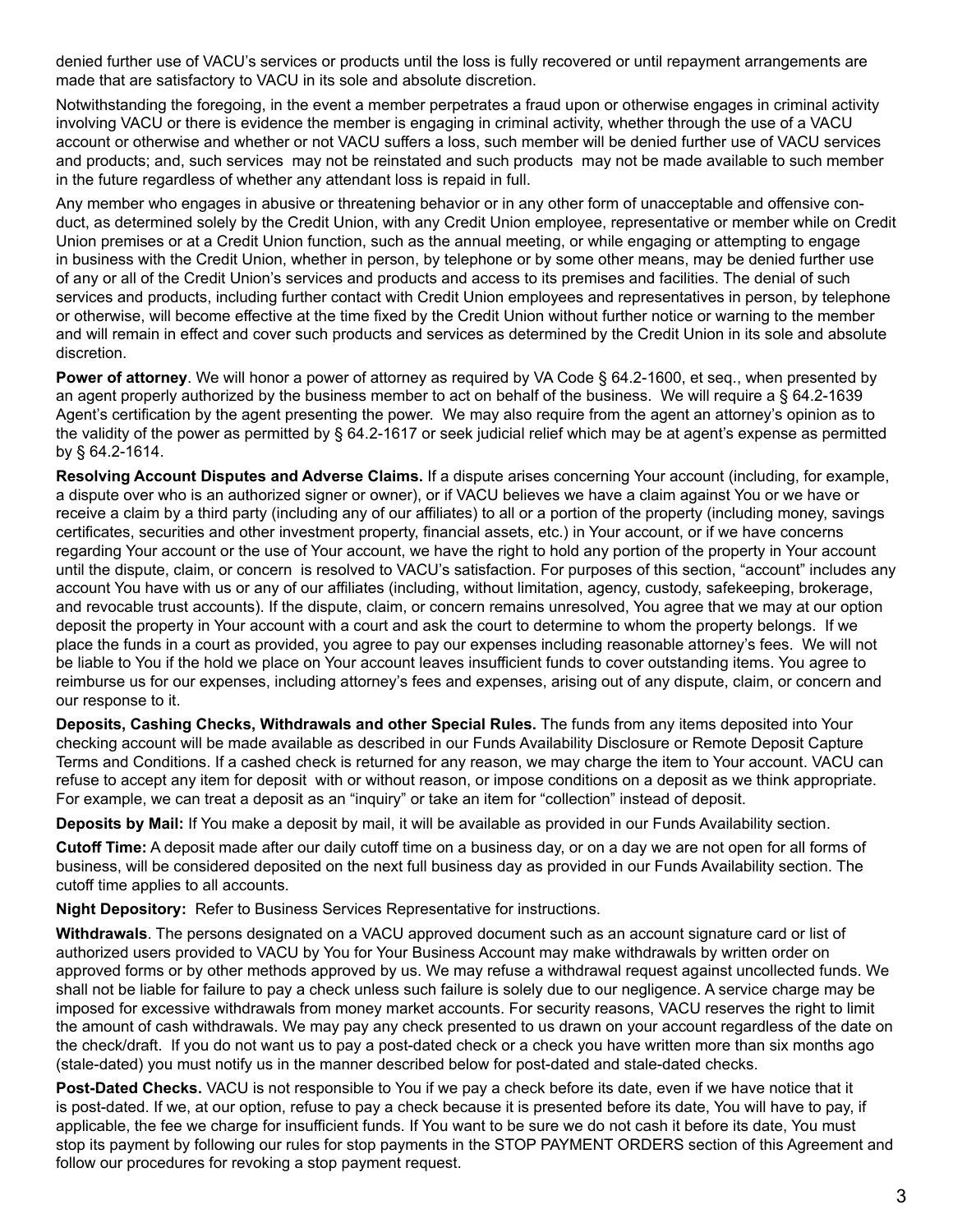**Stale-Dated Checks.** A "stale-dated" check is one that is drawn on a VACU account that is more than six months after its date. We may, but are under no obligation to pay a check drawn on a VACU if the date is blank or is more than six (6) months old. If You do not want us to pay a stale-dated check, You must place a stop payment order on the check following our stop payment procedures.

**Restrictive Legends.** We may ignore any legends appearing on your checks. Our decision to pay or not to pay a check is based on funds available in your account and other factors. Examples of restrictive legends are "must be presented within 90 days" or "not valid for more than \$1,000.00." You agree that we may pay or refuse to pay such items, in our sole discretion, even though the restriction or condition has not been met. We are not responsible for any losses, claims, damages, or expenses that result from your placement of these or other special instructions on your checks/drafts.

**Check Forms.** Checks are sorted and copied by high speed equipment. If You don't buy Your checks through us, You must get them approved by us or we will not be responsible if Your checks do not process correctly.

**Deposits of Checks at ATMs** We reserve the right to refuse to credit Your account for all ATM deposits of the following items:

- For items greater than \$2,500, not endorsed by payee (if single payee) or by all payees (if more than one payee);
- Improperly endorsed (e.g., different endorser than payee);
- Restrictive wording (on the deposited item);
- Post dated (greater than one day after the ATM network business day);
- No date or incomplete date;
- Altered in any way;
- Photocopy of item;
- Not signed by maker;
- Traveler's check with different counter signature;
- Drawn on a foreign bank;
- Missing the numeric amount and/or the written amount;
- Numeric amount and written amount do not match;
- No payee listed;
- Federal tax refund checks not endorsed by payee or all payees; and
- Any other instrument which is not a check or negotiable instrument.

**Signature Comparison.** VACU processes certain items mechanically, based on information encoded on checks and other transaction items, and VACU is not required to examine items and debits drawn on Your account. We collect Your signature to obtain Your agreement to the rules we establish for Your account, but this does not create any responsibility on our part to verify signatures on items and other charges to Your account.

**Number of Signatures.** We do not establish any accounts that require two (2) or more signatures on any items drawn on the Account. If, for example, You state "requires two signatures if greater than \$1,000," You acknowledge that such provision is solely for Your personal or internal control purposes. You agree that if You:

- have an account in which more than one signature is required to complete a transaction;
- authorize someone to transact some but not all transactions on Your account;
- authorize someone to transact business on Your account for limited purposes and no others; or
- use checks that require two or more signatures,

such arrangements are strictly between You and the other person(s) You authorize, whether we have notice of Your arrangement (including in a form we provide You) or not. You cannot assert a claim against us for permitting a transaction so long as any one of the owners or authorized persons sign or initiate the transaction, even if a person exercises more authority than You have given.

**Deposits of Pre-Authorized Drafts.** A pre-authorized draft is an arrangement whereby You get authority from a person (a customer, usually) to access a deposit account owned by that person to pay a debt that person owes You. You deposit these "drafts" into an account with us, and we collect them from Your customers, who may have accounts with us or other financial institutions. (These "drafts" are checks You create based on information Your customer provides You, such as the customer's name and account number, and the express permission Your customer gave You to draw on this account.)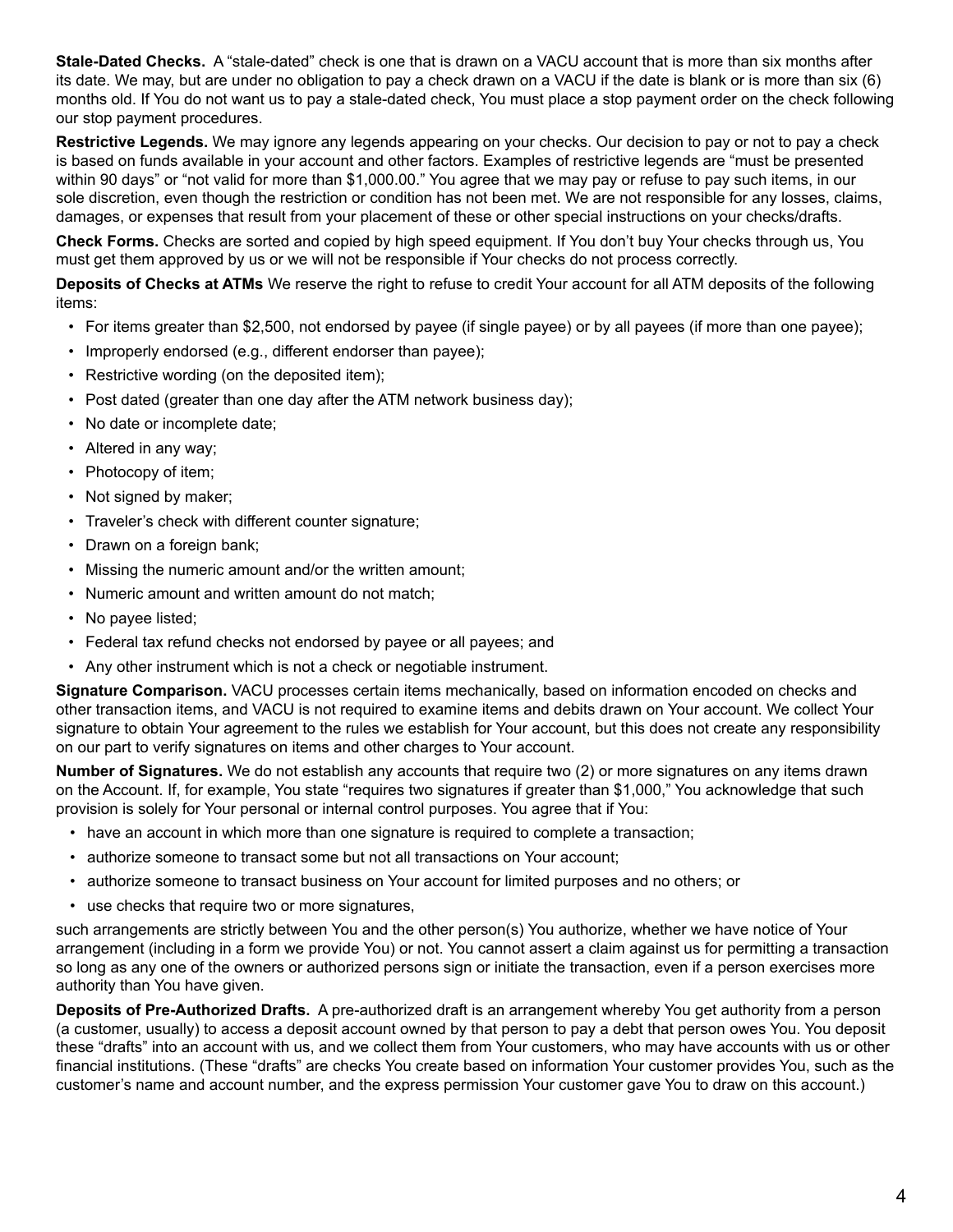## **When You deposit these pre-authorized drafts, You make the following agreements and warranties:**

- You have express, verifiable and binding authorization from Your customer to access his, her or its account for the amount You ask us to collect;
- You will keep the proof of Your authorization in retrievable form for not less than two years from the date of the authorization and provide us without cost to us with such proof upon our request;
- We may reverse any credit given to You for any draft deposited to Your account and returned to us regardless of when it is returned or the reason for the return. We may take funds in Your account to pay the amount you owe us, and if there are insufficient funds in Your account, You will still owe us the remaining balance.

**Waiver of Notification of Redeposited Checks.** When You deposit checks to Your account, You have a right to be notified, i.e., on your periodic statement, whenever a check You deposit is returned unpaid. We may offer You a plan (to businesses that elect it) whereby VACU will automatically redeposit checks returned unpaid due to insufficient funds. To simplify collection of these items, You give up this right to notification for those items we redeposit. If these items are returned unpaid a second time, You will receive standard notification. We may withhold the availability of funds represented by a redeposited check. We will notify You of such delay.

**Facsimile Signatures.** You may wish to use a facsimile signature stamp or other mechanical signature device to sign checks or other orders relating to Your accounts. If You do, we will, without contacting You, debit Your account for items bearing an imprint that looks substantially like Your authorized mechanical signature, whether or not such items bear the actual facsimile signature stamp. You agree to notify us and give us a sample imprint if You plan to use such a device. If You do not give us a sample, this section still applies to your use of the device. You are responsible for the security of any mechanical signature device. We will not be responsible for payment of unauthorized items bearing an imprint from, or similar to, Your authorized mechanical signature.

**Truncation, Substitute Checks, and Other Check Images.** If You truncate an original check and create a substitute check or other replacement document, or other paper or electronic image of the original check, You warrant that no one will be asked to make payment on the original check, a substitute check or any other electronic or paper image, if the payment obligation relating to the original check has already been paid. You also warrant that any substitute check you create conforms to the legal requirements and generally accepted specifications for substitute checks. You agree to retain the original check in conformance with the time requirements as outlined in your Remote Deposit Capture Terms and Conditions. You agree to indemnify us for any loss we may incur as a result of any truncated check transaction you initiate. We can refuse to accept substitute checks that have not previously been warranted by a bank or other financial institution in conformance with the Check 21 Act. Unless specifically stated in a separate agreement between you and us, we do not have to accept any other electronic or paper image of an original check.

**Deposit Preparation, Sorting, and Endorsements.** You agree to properly prepare, sort, and endorse all deposits according to requirements specified in any applicable user guides and Federal Regulation CC. You agree to indemnify us for any loss we incur as a result of your failure to comply with these requirements.

**Fraud Prevention Measure.** We may offer certain products and services, such as "positive pay," and account blocks and filters that are designed to detect or deter fraud. Failure to use such services could substantially increase the likelihood of fraud. If You fail to implement any of these products or services, or if You fail to follow these or other precautions reasonable for Your type of account or circumstances, You agree that You will be precluded from asserting any claims against us for paying any unauthorized, altered, counterfeit or other fraudulent item that such product, service or precaution was designed to detect or deter, and we will not be required to re-credit Your account or otherwise have any liability for paying such items.

**Transfers**. Transfers of funds from Your account to another account with us may be made by the same persons and under the same conditions generally applicable to withdrawals. Telephonic requests for account transfers received on a business day will generally be processed as of that same day; all other telephonic requests may be processed as of the next business day. We provide notices of account transfers in the periodic statements.

**Insufficient funds and overdrafts.** If Your share balance or any applicable credit limit is insufficient to cover the indebted or obligated amount You owe to VACU for transfers/transactions such as drafts, withdrawals, fees or other items, then we will cover those amounts according to the written overdraft authorization that You have provided to us. If no overdraft authorization exists, or if such exists, but balances/limits in designated accounts are insufficient to satisfy Your indebtedness or obligations, then we may process applicable amounts according to our overdraft procedures, which include, but are not limited to, debiting any of Your VACU account(s) and/or lines of credit. Transfers from share accounts will be governed by these Rules and Regulations. Transfers from loans/lines of credit will be governed by the applicable loan or line of credit agreement. Fees relating to paid or returned overdrafts and transfers are set forth in our Business Services Account and Fee Disclosure. We do not have to notify You that Your account has insufficient funds and we have the right to pay or refuse payment of any transfer, transaction or overdraft. We also reserve the right to close share accounts without notice that have insufficient funds and/or overdrafts, and to charge You all collection costs and attorneys' fees as a result of this action.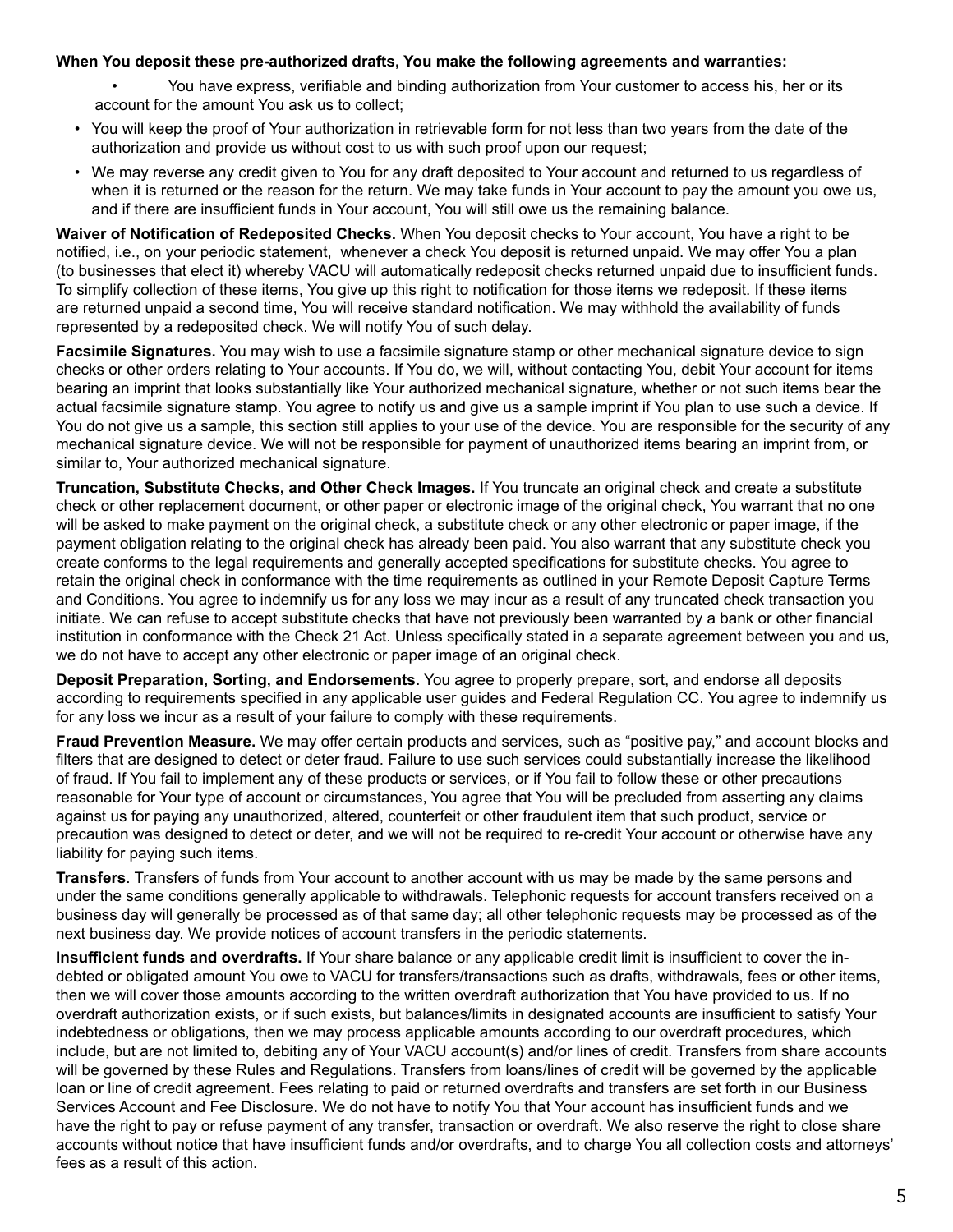**Check endorsements.** You agree to present checks for deposit to Your account for which You (meaning the Business named on the account) are the named payee. You must endorse all checks You deposit or cash against Your account in ink within the boundary extending 1½" from the trailing edge of a check. The trailing edge is defined as the left side of the check looking at it from the front. If the return of a check is delayed because our endorsement is obstructed due to Your failure to endorse the item within the noted boundary, You agree to reimburse us and hold us harmless against any loss, expense, or cost we may incur. You authorize us, if we elect to do so, to supply Your missing endorsement. We reserve the right to refuse for deposit any double endorsement check.

**Stop payment orders.** You may place a stop payment order against drafts (paper checks) drawn by you against Your transaction account. We must receive the stop payment order at such time and in such manner as to afford us a reasonable opportunity to act on it. You must provide us with the check number, name of payee (if available), amount and date of draft in order for us to place the stop payment. You may also request VACU to stop payment on a recurring payment, i.e., ACH debit or electronic debit, i.e., debit card or converted check. If you give us a stop payment order on a recurring ACH debit or electronic debit, we will stop all future ACH or electronic debits from the same source UNLESS you tell us not to stop future debits at the time you provide us a stop payment order. Consult Your Automated Clearing House Electronic Fund Transfers Service Agreement for ACH stop payment procedures. For electronic debits, You understand and agree that any Stop Payment Order placed by You must be received before the debit is presented and we must have a reasonable period of time to act upon it to have any obligation to stop an electronic debit whether originated as a paper check and converted or presented using an access device such as a debit card. You may be liable to any person, including us, who is holder of an item for which we have stopped the payment of such item. You agree to hold us harmless and indemnify us for all expenses, costs, attorneys' fees, and damages (including the amount of the draft) incurred by us by reason of our payment of the draft if such payment is the result of Your failure to furnish complete and accurate information about the draft. You agree to hold us harmless for all expenses, costs, attorneys' fees, and damages (including the amount of the draft) incurred by us due to our refusal to honor the draft. You do not have the right to stop payment on a VACU official check. A stop payment order does not expire. A fee as disclosed in our Business Services Account and Fee Disclosure may be charged for each stop payment request.

**Account use.** VACU accounts are intended for legal purposes only, as such You agree that we may block any transaction that we suspect You initiated illegally, including those of illegal internet gambling. Further, You agree we may refuse any transaction of any type originating from or sent to a country on the Office of Foreign Assets Control (OFAC) or other government list. We reserve the right to refuse transactions of any items made payable to a business other than the name of Your business and to refuse check printing orders listing a business name other than the Business name for Your Business which we have accepted for Your Member Business Service account. You warrant and agree that You will not use any VACU account or Service, including, but not limited to a loan or credit line, to make or facilitate any illegal transaction as determined by applicable law; and that any such use, including any such authorized use, will result in closure of Your account and/or denial of Service. You agree that VACU will not have any liability, responsibility or culpability whatsoever for any such use by You and/or authorized user. You further agree to indemnify and hold VACU harmless from any suit, liability, damage or adverse action of any kind that results directly or indirectly from such illegal use.

**Inactive accounts.** An inactive account fee as defined in our Business Services Account and Fee Disclosure may be imposed on inactive accounts if You have not initiated account activity for a period of more than one (1) year. If there are not sufficient funds in the inactive account to cover the inactive fee, such fee may be withdrawn from any other available checking or savings account balance owned by You. We reserve the right to close accounts when inactive fees reduce the account balance to zero. Under Virginia law, share accounts which have not had owner initiated activity for a period of five (5) years are likely to be treated as "Unclaimed Property." We are required to remit the balances of all accounts classified as unclaimed property to the governing state, which will then act as custodian of the funds until the proper owner can be found and the funds returned to that owner.

If Your funds are submitted as unclaimed property, You must reclaim Your funds directly from the state, and such reclamation may involve a delay and/or processing fee charged by the governing state. Vouchers from coin redemption machines not redeemed within 24 months are subject to Virginia's Unclaimed Property Act.

**Account or membership termination.** Business Entity must notify us, in a manner acceptable to us, if it wants to terminate an account or its membership. If Your membership is terminated for any reason, You remain liable to us for all amounts owed on loans, items outstanding, other charges, costs and fees. Within this Member Business Services Account Agreement and Disclosure are our phone numbers and our location where You can contact us to find out what we consider acceptable notification. We may deny You Services or expel You from membership for reasons defined in this Member Business Services Account Agreement, our Bylaws, and for any other legally permissible reasons. We reserve the right to close Your account at any time without notice to You or require You to close it if: (1) we reasonably believe it is necessary to prevent a loss to VACU; (2) You have misused any of Your accounts; (3) checks on Your account have been lost or stolen; or (4) there has been fraud or forgery reported or committed involving Your account. If a closed account balance includes recently deposited funds, there can be a delay of up to 10 business days before we release such funds in order to ensure the availability of deposited funds.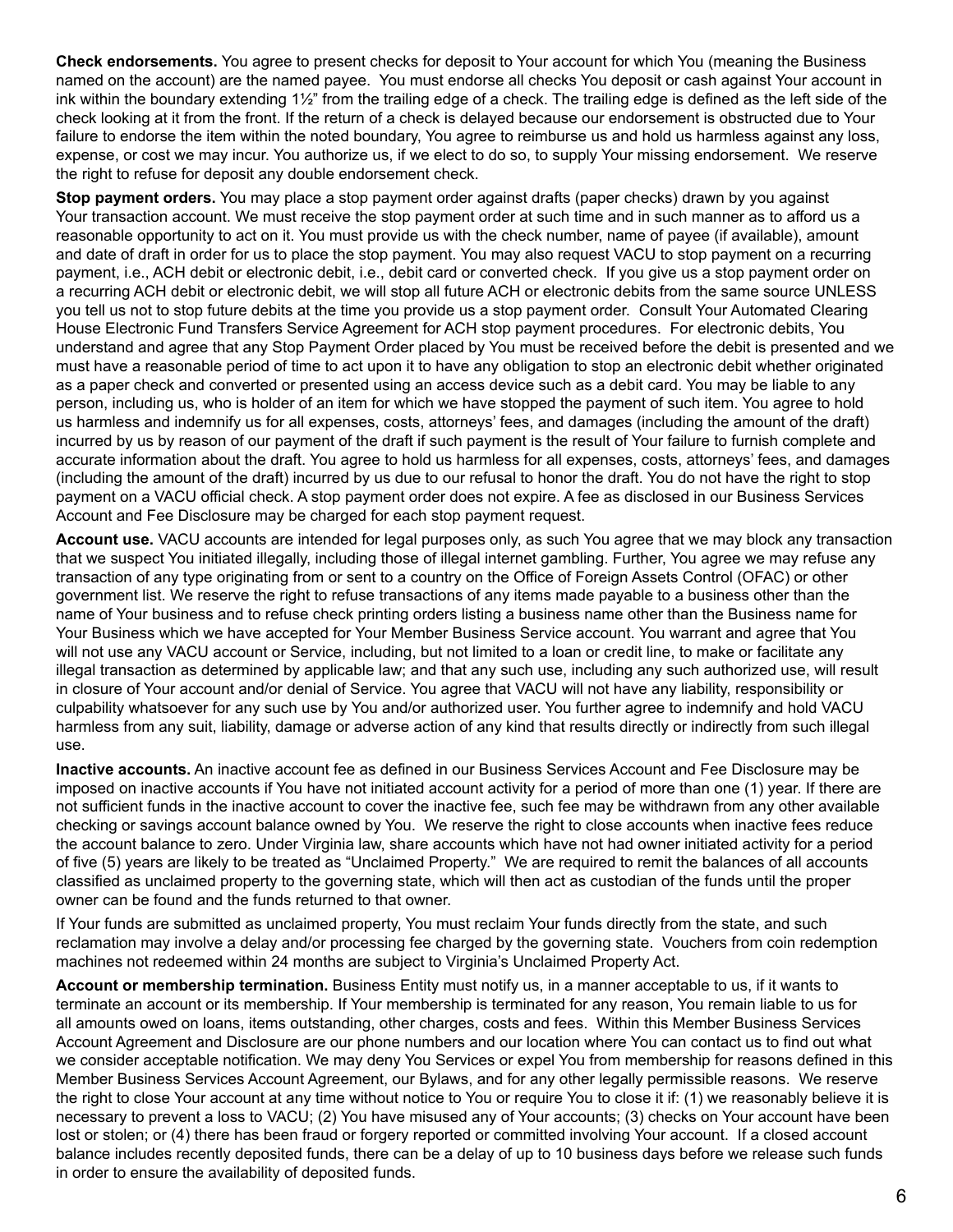**Levies.** In the case of accounts other than joint or trust accounts, if we receive a levy, attachment, garnishment or other court process against any account holder, we may pay the amount demanded to the constable, taxing authority, sheriff or court without notifying You, or may withdraw sufficient monies from the account or from any of Your other accounts and deposit them in a non-dividend bearing account until an appropriate court order has directed disposition of such monies. In the case of a joint or trust account, if we receive a levy, attachment, garnishment or other court process against any of You, we shall have the right to hold the amount subject to such levy, attachment, garnishment or other court process, or such lesser amount as may be contained in the account, and not permit withdrawal of such amount until disposition of such amount has been directed by an appropriate court order, or until such time as such levy, attachment, garnishment or other court process shall have expired by operation of law. A service charge as set forth in the Business Services Account and Fee Disclosure may be imposed for processing documents related to the levy, attachment, garnishment or other court process.

**Lien and security information.** In this section, "You" and "Your" also includes all parties indebted or obligated to us such as loan applicants, borrowers, co-applicants, guarantors or cosigners. Unless prohibited by law, You agree that any VACU account, open now or in the future in which You have an ownership interest as either individual or jointly, is pledged to us and that we have a lien for the total amount of Your indebtedness to us including business credit card accounts, which includes negative shares. Your pledge and our lien includes all Your shares, deposits, payments and dividends which may be received, that are deposited into or cashed against Your VACU account. We reserve the right to apply any and all of your VACU deposits or credits to satisfy any and all of your indebtedness or obligations to us without prior notification to you (other than any unsecured credit card indebtedness arising from consumer credit transactions). You understand that regardless of the source of the funds, that we may take all the shares or deposits needed by us to repay Your indebtedness. If a debt is owed by You, then You authorize us to disclose information about such debt to any other joint owner whose account is subject to setoff for such debt.

**Statements.** You are responsible for notifying us anytime You do not receive Your periodic statement. Any objection concerning any item shown on a periodic statement of an account shall be waived unless made in writing to us within fourteen (14) days following the date on which the statement is mailed or electronically provided, or within any longer period of time allowed by applicable law. You are responsible for notifying us at the time of any change in Your mailing or e-mail address. You understand and agree that paid checks become our property and will not be returned to You. At Your request, we will provide copies of these items for a fee as set forth in our Business Services Account and Fee Disclosure.

**Changes in Recurring Payments/Deductions to Your Account.** You must instruct any person making any recurring payment or debit to Your account, in a manner acceptable to them, if You want to cancel any deposit or payment authorizations received directly by us for posting to Your account. Otherwise we will post such transactions according to Your authorization on file with us.

**Automated Clearing House (ACH) transactions.** If You choose to access the ACH feature of VACU Member Business Services, You must sign our Automated Clearing House Electronic Fund Transfers Service Agreement and be approved. If You use VACU ACH Origination Services, you are considered an "originator" of an ACH transaction and are subject to applicable U.S. law when initiating ACH transactions. This includes, among other things, that as an Originator you will not violate the Office of Foreign Assets Control (OFAC) enforced sanctions, and you will not act on behalf of, or transmit funds to or from, any party subject to such sanctions. A complete list of parties subject to the OFAC sanctions can be found at www.treas.gov/offices/enforcement/ofac/. ACH batches must be transmitted to VACU by 1:00 P.M. (2 business days prior to settlement date for credits and 1 business day prior to settlement date for debits.)

If You receive ACH payments to Your account(s) we may give credit for automated clearing house (ACH) payments before we receive final settlement of the funds transfer. Any such credit is provisional until we receive final settlement of the payment. If we do not receive such final settlement, we are entitled to a refund from You for the amount credited to You in connection with that ACH entry. All ACH transactions are subject to ACH Rules which may be obtained by You at www. eastpay.org In accordance with these rules, we provide notice of receipt of ACH items on the account statements. ACH debits may not be allowed from savings accounts.

**Authorized account access.** If we or any of our agents contact You regarding any transaction(s) and You verify the transaction(s) You agree we may rely on Your verification; and that any such transaction(s) shall be deemed authorized by You. You authorize us to honor any transactions initiated by other parties to whom You have given Your account number. You agree that You will notify us if such authority is revoked. You agree we will not be held liable for refusing to honor any item or instruction presented as Yours, if we reasonably doubt that You authorized the presentation of such item or instruction. You agree that we may charge fees to non-members for certain transactions, such as for issuing an official check in exchange for a personal check You have written to them. You agree that our use of ordinary care does not always include a sight examination of Your presented items or instructions, and that any other information presented on a draft or check can be disregarded by us except the signature of the drawer, amount of the item and any magnetic encoded information. If You instruct us to do anything that we believe will result in any type of loss to us, we can refuse to follow Your instructions or require You to indemnify us by posting a bond for our protection. We reserve the right to place an administrative hold on any funds in which there is a dispute or if we are uncertain about the disposition of funds.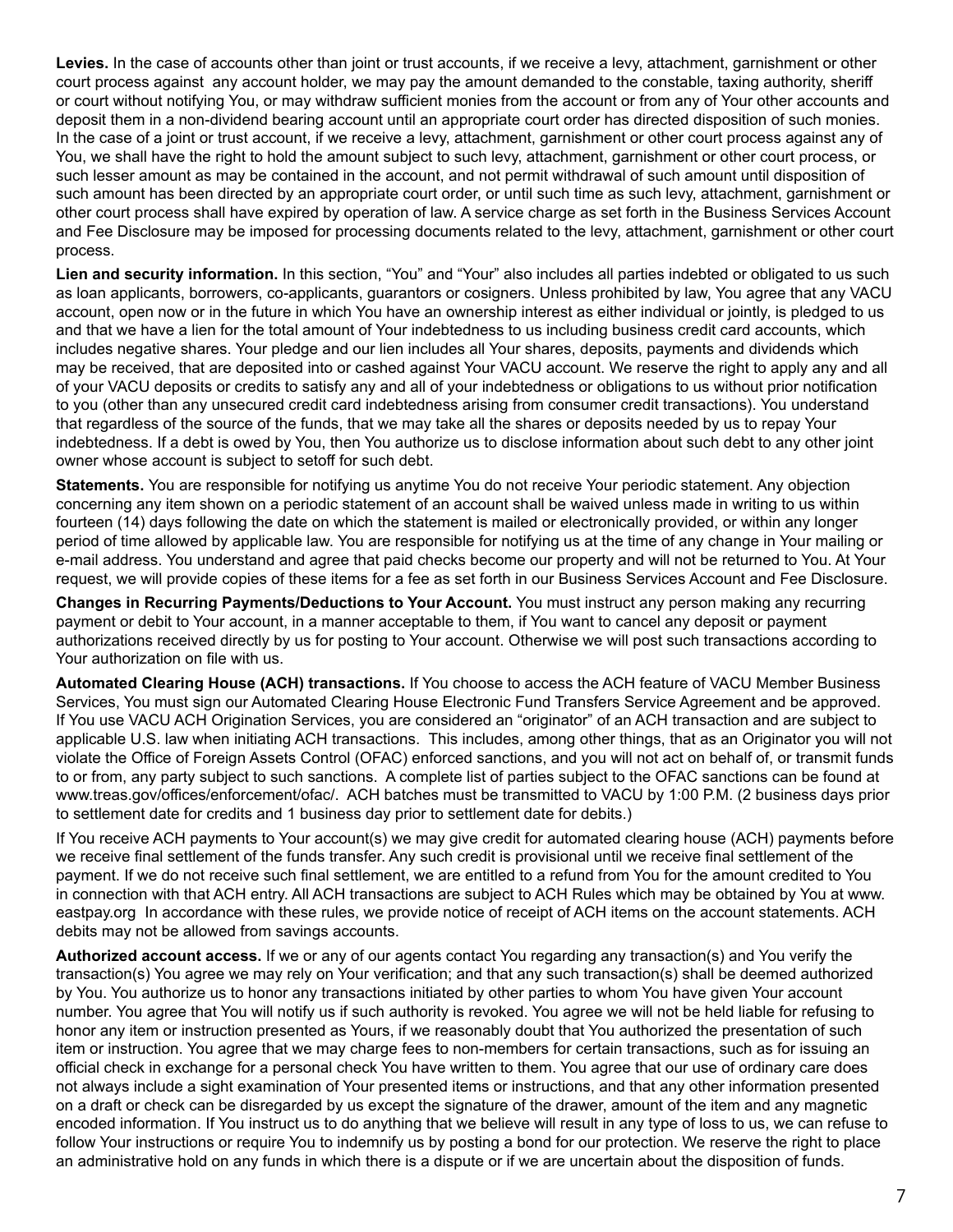## **Wire Transfers for Member Business Accounts.**

1. VACU is authorized to debit the account or accounts designated by You for payment of transfer requests. Your transfer requests may involve any one or more of the following:

a. the transfer of funds from any designated account with VACU to any of Your accounts with VACU or another financial institution, or

b. the transfer of funds from any designated account with VACU to a third party or account of a third party whether such third party accounts are maintained with VACU or any other financial institution. VACU reserves the right to refuse to make any wire transfer You may request when prohibited by law or regulation. Any person named on Your account is authorized to originate or confirm a wire transfer.

- 2. Transfer requests must be given to VACU in accordance with the cut-off hours established by VACU from time to time. The VACU is not responsible for the accuracy of a routing number supplied by You and contained in Your transfer request. Transfer requests received by VACU after cut-off hours established by VACU may be treated by VACU as received on the following business day.
- 3. The VACU is not obligated to accept or execute any transfer request. Notice of rejection may be given to You by telephone. If, for any reason, VACU is unable to reach You by telephone to notify You of the rejection, VACU may at its option give notice of rejection in writing or electronically.
- 4. You cannot cancel or amend a payment order after it has been received by VACU.
- 5. You shall pay VACU the amount of each transfer request transmitted by VACU pursuant to Your instructions (or those with Your apparent authority) when VACU executes a payment order to carry out Your transfer request. You agree that Your transfer requests will not exceed the available balance in Your account. However, if a payment order should be executed which creates an overdraft, with or without VACU's prior consent, You agree to pay VACU the overdraft amount and any overdraft fee promptly upon demand. The VACU may offset the amount of the overdraft against the balance of any of Your accounts with VACU and may exercise any rights that VACU may have under any agreements which grant VACU security for the payment of liabilities or obligations of You to VACU.
- 6. You understand and agree that the payment of a transfer request may be made by VACU or any other financial institution used to carry out the transfer request on the basis of an identifying number or account number provided by You for the beneficiary, even if the number identifies a person different from the named beneficiary. You also understand and agree that VACU or any other financial institution used to carry out the transfer request, might rely on the identifying number of the intermediary or beneficiary's financial institution provided by You as the proper identification of the intermediary or beneficiary's financial institution, even if the number identifies a financial institution different from the one named. The VACU and any other financial institution shall not be responsible for determining whether the beneficiary's name and account number refer to the same financial institution. You are still liable to VACU for the amount of the transfer request even if payment of the transfer request is made to a person different from the named beneficiary based on the beneficiary's identifying number or account number provided by You or if payment of the transfer request is made to a financial institution different from the one identified by name based on the identifying number provided by You.
- 7. After each transfer request, VACU may provide You with confirmation of the transfer request to the address contained in VACU's records. You agree to examine and immediately notify VACU within fourteen (14) days after the mailing date of any such confirmation or of the mailing date of Your periodic statement, whichever is sooner, of any discrepancy or error. If You notify VACU of any discrepancy or error by telephone, VACU may request that You confirm the error or discrepancy in writing within fourteen (14) days. If You fail to notify VACU of any discrepancy or error within the time period stated above or You fail to confirm any error or discrepancy upon request, You agree VACU is not liable to pay interest or reimburse You for any discrepancy or error with respect to a transfer request described in such confirmation.
- 8. The VACU and You agree that the following security procedures are a commercially reasonable method of providing security against unauthorized Payment Orders:

a. Only individuals named on the account or otherwise authorized by You shall be able to issue wire transfer requests to VACU; and

b. The VACU may confirm the identity of an individual requesting a wire transfer through the use of previously established security questions. If VACU attempts to verify authorization and for any reason is not satisfied that the transfer request was issued by a person named on the account, VACU may refuse to execute the transfer request. In so refusing, VACU shall not incur any liability whatsoever. You shall prevent any disclosure, except on a "need to know" basis, of any aspects of the security procedures agreed to with VACU. You shall notify VACU immediately if the confidentiality of these security procedures is compromised and shall act to prevent the security procedures from being further compromised.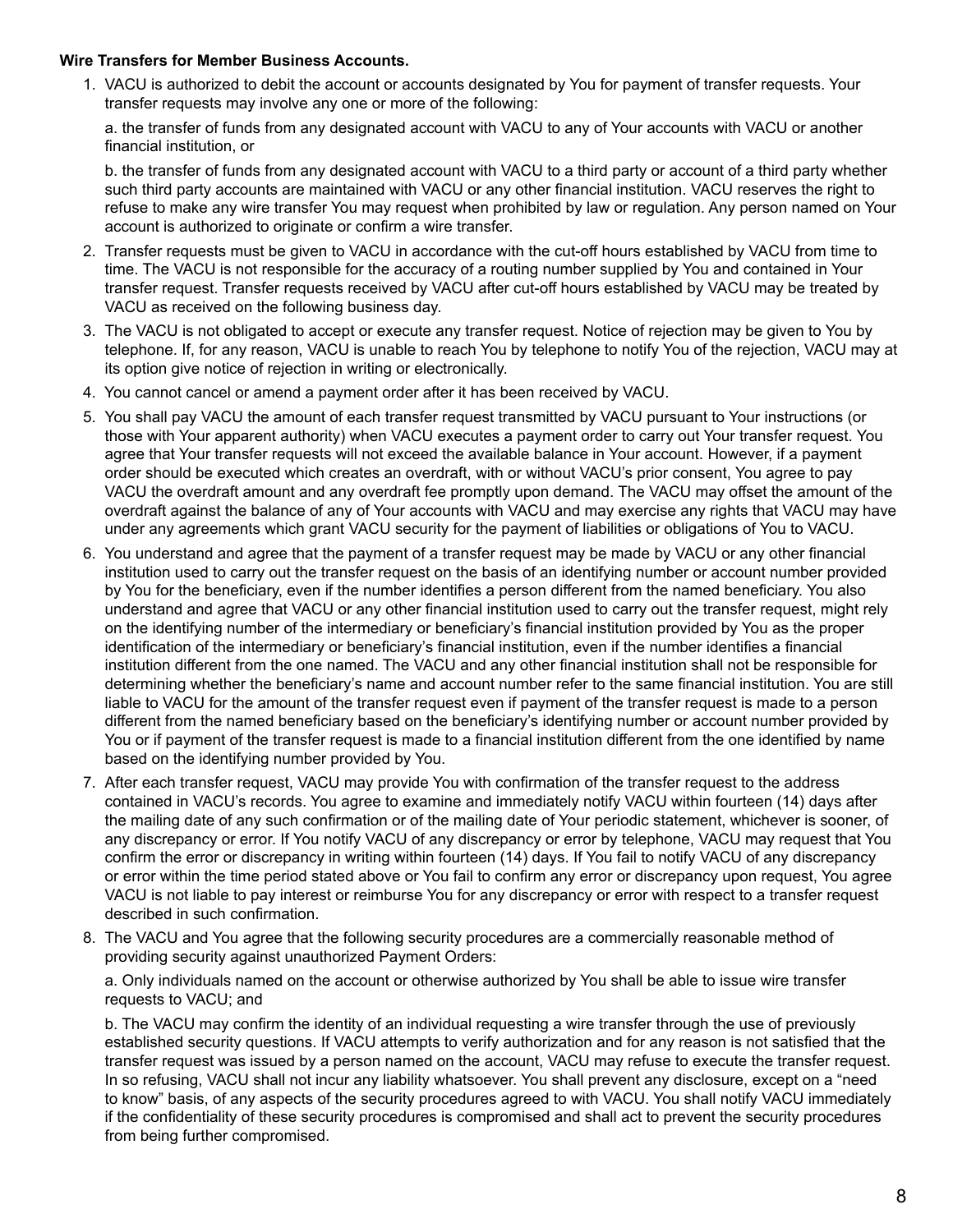- 9. The VACU and You agree that transfer requests received by VACU are effective as the transfer request of You, whether or not authorized, if VACU accepted the transfer request in compliance with the above security procedures.
- 10.The VACU shall have no liability for delays or mistakes, provided it acts in good faith and with reasonable care. It shall not be responsible for delays or mistakes caused by others through whom it transmits funds whether selected by You or VACU. The VACU will not be required to make the transfer on the day on which the request is received, unless received within a reasonable time before any cut-off hour established by VACU. The VACU generally will use the funds transfer system, but it may use any means and routes that VACU, in its sole discretion, may consider suitable for the transmission of funds.
- 11.You agree that VACU shall not be liable or responsible for any delay or failure to transfer any amount requested because of rules, regulations, or policies of the Federal Reserve Board which limit, in the aggregate, the amount VACU can transfer from time to time during any business day, provided, however, that VACU promptly notifies You of any such failure or delay and that VACU effectuates the transfer as soon as is reasonably possible thereafter.
- 12.IN NO EVENT SHALL THE VACU BE LIABLE FOR ANY SPECIAL, CONSEQUENTIAL, PUNITIVE, OR INDIRECT LOSS OR DAMAGE, INCLUDING ATTORNEY FEES, SUFFERED BY YOU IN CONNECTION WITH THIS AGREEMENT OR ANY TRANSACTION COVERED BY THIS AGREEMENT, REGARDLESS OF WHETHER THE VACU KNEW OR SHOULD HAVE KNOWN SUCH DAMAGES MIGHT BE INCURRED.
- 13.The VACU may terminate Your authority to initiate wire transfers at any time by giving written or oral notice to You. Unless terminated by VACU, this Provision, as amended, shall remain in effect until Your account is closed. Your authority under this Provision may not be assigned by You.
- 14.Your wire transfers are governed by the provisions of Federal law including Regulation J, 12 CFR Part 210, Subpart B and the appendices thereto, to the extent that the transfer request was carried out. Terms which are not defined in this Section shall have the same meanings as defined in Uniform Commercial Code Article 4A as adopted in the Commonwealth of Virginia. Your wire transfers are also subject to all applicable operating circulars of the Federal Reserve VACU in District 5, Richmond, in which VACU is located and any other applicable provision of federal or state law. To the extent that Regulation J does not apply, Your wire transfers are governed by the laws of the Commonwealth of Virginia
- 15.This Section and Your wire transfer authority may be amended by VACU from time to time, by sending a copy of any amendment to You at least thirty (30) days prior to the effective date of the change. No representation or statement not expressly contained in this Section or in any amendment shall be binding upon You or VACU.
- 16.If any term of this Section is held to be invalid, illegal or unenforceable, the other terms of this Section and Your wire transfer authority shall not be impaired or affected.

**Nontransferable accounts.** All VACU share accounts, including savings certificates, may not be pledged, transferred, or assigned by You to any party other than to us.

**Service charges.** You agree to pay any service charges which apply to Your account and fees for services as set forth in the Business Services Account and Fee Disclosure and any other applicable agreements or disclosures. You will be notified of any such changes to these fees and charges as required by law.

**Amendments.** Accounts are subject to rules and service charges promulgated in accordance with policies and fees adopted by us. These rules and service charges may be amended from time to time hereafter upon notice to You. Notice may consist of enclosing notice in the monthly or periodic statement for the subject account(s); or, by sending You notice by mail to the last known account(s) address we have recorded; or, posted electronically on our web-site. Notice from us to any one of You constitutes notice to all of You.

**Member consent related to loan information.** From time to time, You may apply for financial services with other lenders or financial services providers and You may seek to refinance a Virginia Credit Union loan and other obligations. You may also seek to sell, trade or exchange collateral pledged to secure any obligations with us. Virginia Credit Union may receive a request for information which we in good faith believe to be related to any of Your transactions described above. If we do receive such a request, You authorize and specifically grant us permission to provide orally, electronically or in writing "pay-off" and other information including amounts You owe on all obligations to Virginia Credit Union

**Claims.** You agree to cooperate with VACU in any investigation that results from a claim initiated by You, including claims reporting errors or fraudulent activity involving your accounts. You agree to allow VACU to release to law enforcement investigators or officers of the court any and all documents or information relating to such claims as may be necessary to prosecute the offender(s) and recover any losses. You agree to fully cooperate with any law enforcement investigation resulting from your report. You acknowledge Your understanding that perjury is a serious offense, punishable by law. You also agree to notify VACU immediately or within any other timeframes required by law when you become aware of any fraudulent loan or credit card.

**Governing laws.** These rules and regulations shall be governed by and construed in accordance with the laws of the Commonwealth of Virginia. In the event of any legal action taken by or against You, You agree to venue in the courts in the City of Richmond, VA.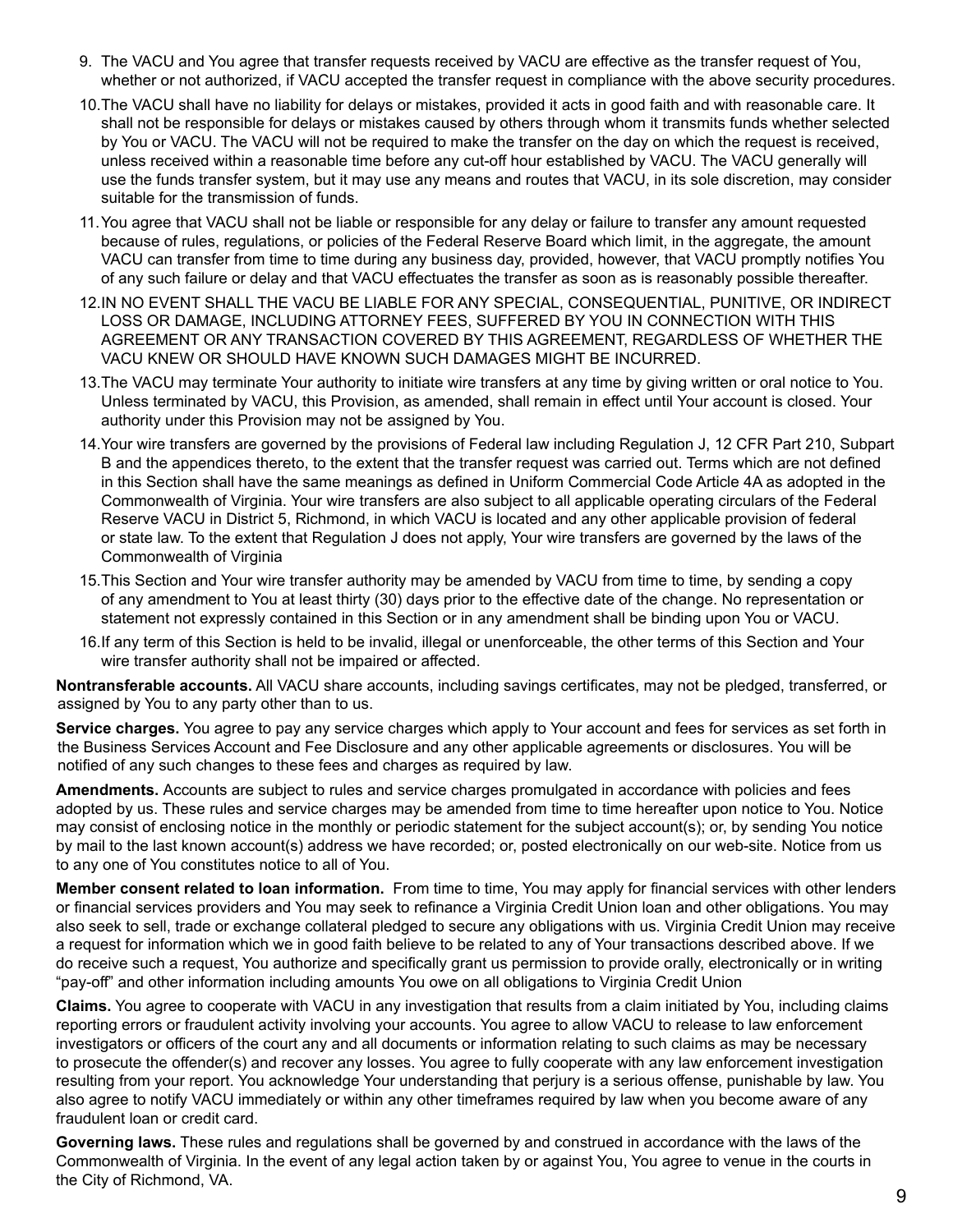# **FUNDS AVAILABILITY DISCLOSURE EFFECTIVE MARCH 1, 2020**

Your ability to withdraw funds at Virginia Credit Union, Inc. (VACU).

This policy applies to deposits to Your checking account but does not apply to deposits made by remote deposit capture. Our policy is to make funds from Your deposits available to You on the first business day after the business day we receive Your deposit. For deposits not made directly to a VACU teller, such as, but not limited to, any shared branch facility, funds from your deposits will be available to you on the second business day after the business day of Your deposit. Electronic deposits (other than those made by remote deposit capture) will be available on the business day we receive the deposit. Once they are available, You can withdraw the funds in cash, and we will use the funds to pay checks that You have written.

For determining the availability of Your deposits, every day is a business day except Saturdays, Sundays, and federal holi- days. If you make a deposit on a business day that we are open, we will consider that day to be the day of your deposit. However, if You make a deposit on a day we are not open, we will consider that the deposit was made on the next business day we are open.

Please remember that even after we have made funds available to You and You have withdrawn the funds, You are still responsible for deposited checks that are returned to us unpaid and for any other problems involving Your deposit. If You have any questions, please contact a VACU manager.

Longer delays may apply. In some cases, we may need to delay Your ability to withdraw deposits made by check. When we do delay the availability of Your funds, You may not withdraw— either in cash or by writing checks to others—more than the first \$225 of the deposit until the hold on Your deposit expires. Depending on the type of check that You deposit, funds may not be available until the ninth business day after the day of Your deposit.

Any time we must delay Your availability to withdraw funds, we will notify You at the time of Your deposit. We will also tell You the date when You can withdraw these funds. If Your deposit was not given in person to one of our tellers, or if we decide to delay availability of Your funds after You have left the premises, we will mail You a notice no later than the day after we receive Your deposit.

If You will need the funds from a deposit right away, You should ask us when the funds will be available.

# **In addition, funds You deposit by check may be delayed for a longer period under the following circumstances:**

- We believe the check You are depositing will not be paid.
- You deposit checks including cashier, teller, certified or official checks not drawn on VACU totaling more than \$5,525 on any one day.
- You redeposit a check that has been returned unpaid.
- You have overdrawn Your account six or more times in the last six months.
- There is an emergency, such as a failure of communications or computer equipment.

We will notify You if we delay Your ability to withdraw funds for any of these reasons, and we will tell You when the funds will be available. They will generally be available no later than the seventh business day after the day of Your deposit.

**Special rules for new accounts.** If Your account has been open 30 days or less, we may further limit Your ability to withdraw funds deposited by check, but only during the first 30 days.

Funds from electronic direct deposits to Your account will be available on the business day we receive the deposit. If You make a deposit in cash or by wire transfer, You may still withdraw funds on the first business day after the day we receive Your deposit. Funds from the first \$5,525 of a day's total deposits of U.S. Treasury checks, state and local government checks, cashier's checks, certified checks, teller's checks, or travelers checks will be available on the first business day after the day of Your deposit if the deposit meets certain conditions. One condition is the checks must be payable to You. The excess over \$5,525 will be available to You on the ninth business day after the day of Your deposit. If You do not make the deposit (consisting of checks other than a U.S. Treasury check) in person to one of our tellers, the first \$5,525 will not be available until the second business day after the day of Your deposit.

Funds from all other check deposits will be available on the seventh business day after the day of Your deposit.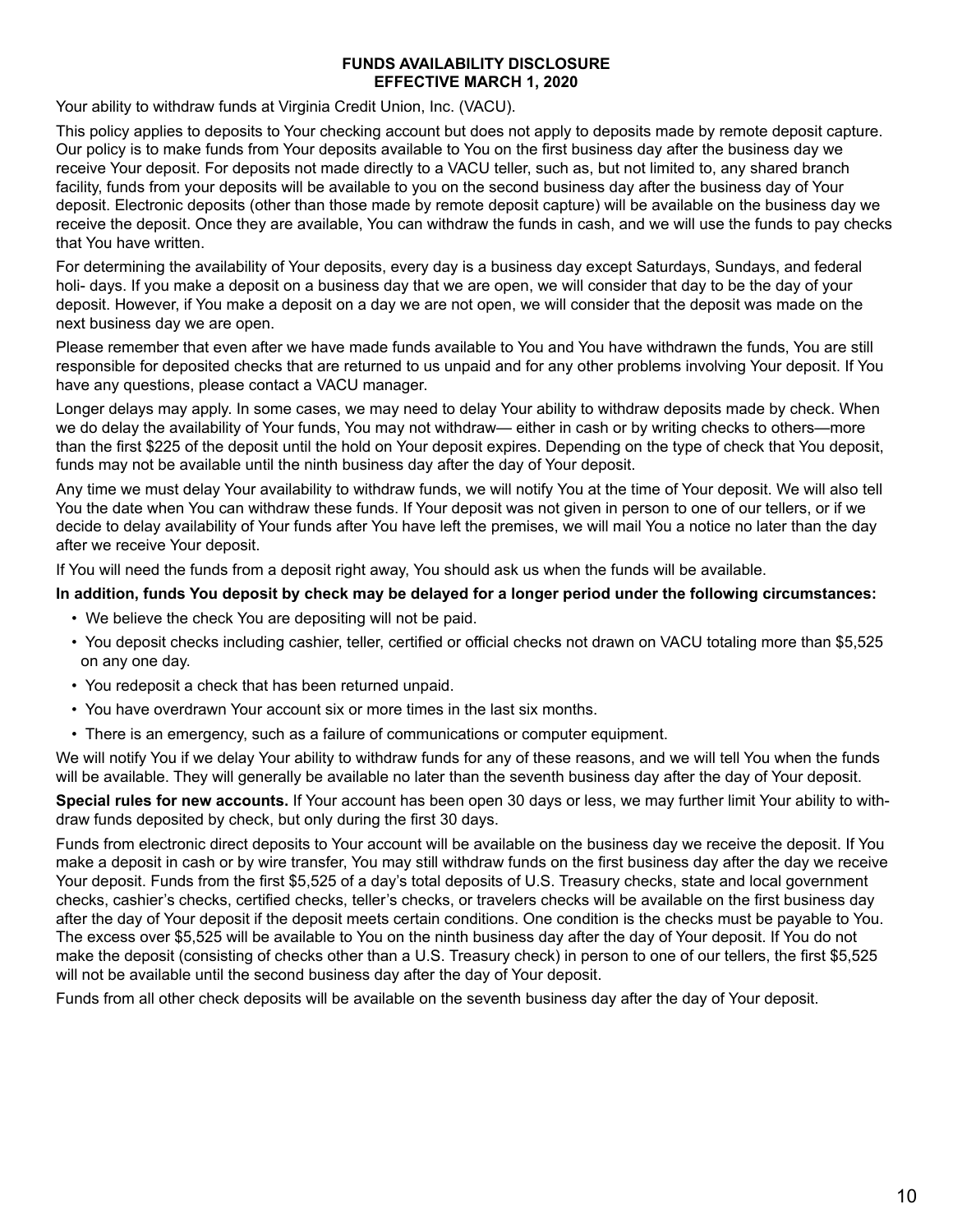# **ELECTRONIC BANKING AGREEMENT FOR MEMBER BUSINESS SERVICES EFFECTIVE NOVEMBER 1, 2020**

This section governs transactions initiated by you, your employees or any user authorized by you using a VACU Debit BusinessCard, or other VACU card products offered to business members from time to time by VACU ("Debit BusinessCard (s)"). Your use of the business debit card is subject to the fees and terms of your checking accounts as set forth elsewhere in this Agreement and in related brochures and fee schedules, which are available online and at any VACU branch in Virginia. Some ATM networks impose an additional transaction fee unrelated to our fees and charges and may be assessed to your account. Other electronic transactions against your account, whether or not initiated or authorized by you will be governed by the specific Agreement between us related to such transactions and/ or all applicable rules and regulations governing such transactions, including without limitation, the rules of the National Automated Clearing House Association (NACHA) as may be amended from time to time. Under NACHA rules we cannot return an unauthorized electronic transaction (ACH debit) unless you notify us no later than 5:00 p.m. Eastern Time on the business day following the settlement date of the transaction. Otherwise, your sole recourse is to the originator of the transaction.

**Account Access.** Any VACU Debit BusinessCard or personal identification number (PIN) issued to or selected by you may access only related business checking accounts (for example, accounts with the same name or tax identification number). Access methods will differ depending on the business check card selected by you and approved by us. All business debit card services may not be available depending on the access method selected.

**Limits on Transfers.** The terms of your share (deposit) account may restrict the number of withdrawals you may make from your account each month. Limitations may be included in other disclosures and agreements you received at the time your account was opened or when additional products or services were accessed, which will also apply to your electronic withdrawals and electronics payments unless specified otherwise.

**Security.** For security reasons, there are limitations on the transactions that you may perform with any of your VACU Debit BusinessCard per day. There are limitations on the dollar amount of cash withdrawals at ATMs and or cash that you receive from merchants over the amount of your purchase. There are also limitations on the total dollar amount of purchases at merchants and or cash advances at Mastercard® member banks you may perform during each 24-hour period beginning at 9:00 p.m. Eastern Time. Our standard transaction limits are \$500 per day for cash withdrawals and \$10,000 per day for purchases. We may change these maximum daily limitations based on periodic risk assessments, and we reserve the right to make such changes without notice to you. Transfer limits are also subject to temporary reductions to protect the security of member accounts or transfer systems.

**Debit BusinessCard Transactions.** When we receive an electronic notice that a VACU Debit BusinessCard (non-PIN) transaction has been authorized against your account, we will place a hold on your account for that amount. Some merchants (e.g., hotels, restaurants, gas stations, car rental agencies) estimate the amount of the anticipated purchase for the purpose of determining an authorization amount. As a result, the amount held against your account may be less or greater than the final transaction amount presented. Your available account balance will be reduced by the amount held for all pending debit card (non-PIN) purchases from the time we receive the notice until the item is presented or three business days, whichever occurs first. If we release a hold due to the expiration of three business days, your account may still be debited if and when the transaction is presented to us for processing. During that time, sufficient funds may not be available to pay checks or other electronic transactions, and you may be subject to an overdraft or insufficient funds fee.

**Purchases at Merchants.** You may use any of Your VACU Debit BusinessCard to make purchases at Mastercard® merchants that accept debit or check cards. Purchases made with Your card will result in debits to Your "primary" checking account. This will reduce your available balance and will be processed like other items. These transactions will be itemized on your monthly statement, including the merchant name, the date of purchase and the amount of the purchase. You may use Your VACU Debit BusinessCard, to make purchases by entering Your PIN at participating merchants in many parts of the country where You see the Mastercard, Maestro® NYCE® or Cirrus® logos or other regional pointof-sale network marks. To determine if you can make a purchase with your card and PIN, check the back of the card for eligible networks.

**Other Electronic Transactions.** In addition to transactions initiated by using Your VACU Debit BusinessCard, there are **other electronic banking transactions that you may arrange through your account.** 

These include:

• Telephone/personal computer activated transfers of funds from your accounts with us to other accounts with us or to third parties.

• Automatic transfer of funds between checking accounts.

• Automatic periodic payments to third parties or us from checking accounts (for example, monthly mortgage payments, installment loan payments, insurance payments, utility payments).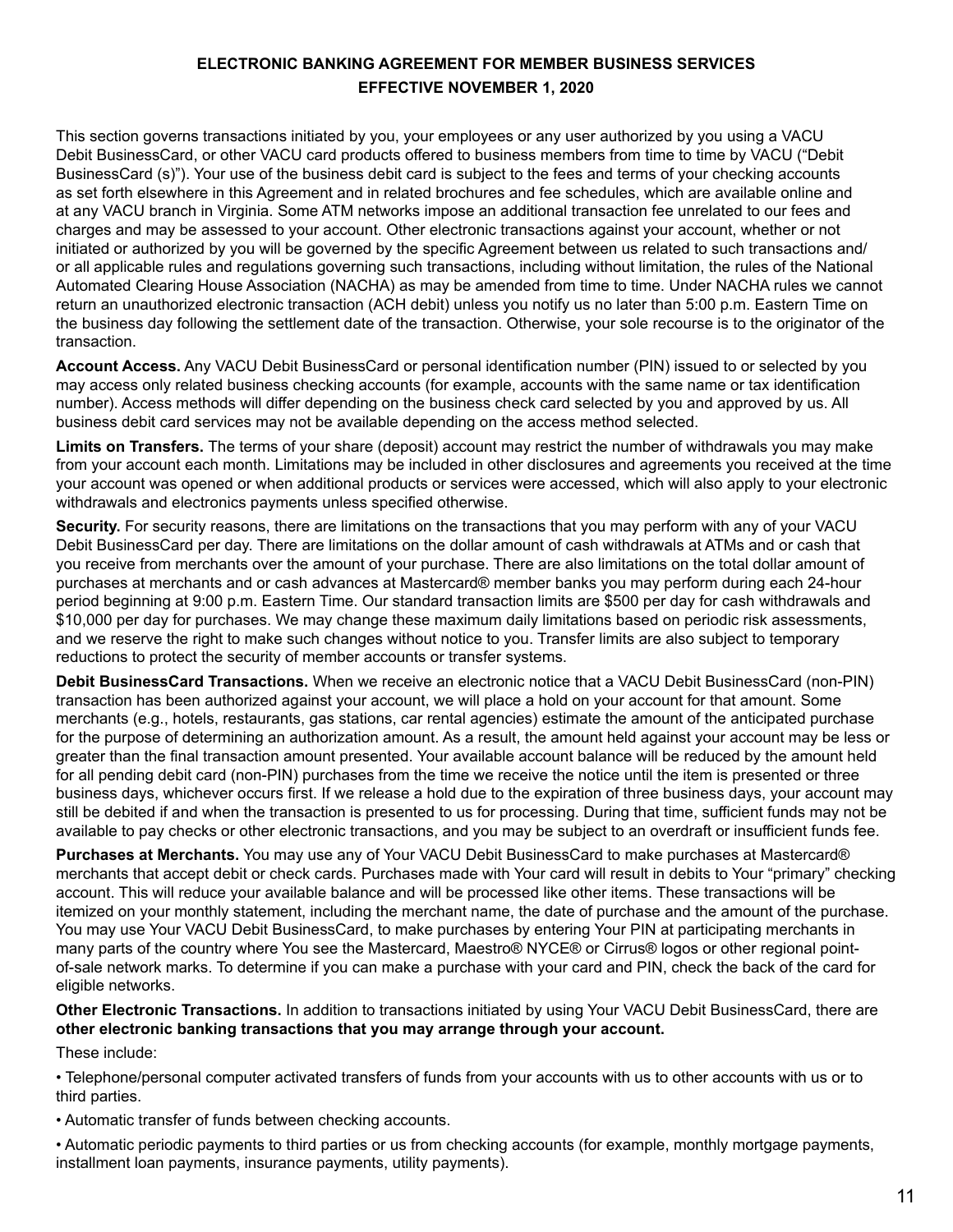- Direct deposit to checking accounts (for example, payroll checks, social security payments).
- Electronic check conversions from your checking account using a blank, partial or fully completed personal check at merchant locations.

You can also use any of Your VACU Debit BusinessCard to obtain a cash advance from your checking account at any Mastercard member bank anywhere in the world.

**Fees.** We will charge you fees for electronic funds transfers in accordance with the information found in our Member Business Services Account and Fee Disclosure. The fees may be changed at any time, subject to our giving you any notice required by law.

**Debit BusinessCard Surcharges.** When you use an ATM that is not identified as ours with the VACU name, you may be charged a fee by the ATM operator or any network used to complete the transfer (and you may be charged a fee for a balance inquiry).

**Using Your Card for International Transactions**. You may use your VACU Debit BusinessCard for retail purchases with foreign merchants and for cash withdrawals from foreign ATMs that bear the Mastercard, Maestro, NYCE, or Cirrus logo and these foreign transactions will be converted into U.S. dollars. Some merchant and ATM transactions, even if you and/ or the merchant or ATM are located in the United States, are considered foreign transactions under the applicable network rules. VACU does not control how these merchants, ATMs and transactions are classified for this purpose. The exchange rate in effect when the transaction is processed may differ from the rate in effect on the date of the transaction or the date of the posting of the transaction to your Account. If you effect a transaction with your Mastercard in a currency other than U.S. dollars, Mastercard uses a government mandated rate if required to do so, or a wholesale market rate. VACU does not apply any additional conversion fee other than what the network imposes. If you need to contact us about your card while outside of the United States, call Mastercard Collect at 1-636-722-7111.

**Balance Requirements.** Transactions using Your VACU Debit BusinessCard (s) will be completed only if sufficient funds are available in the applicable account balance, overdraft protection or other linked credit facility to fully perform the transaction.

**Unauthorized Transactions, Lost or Stolen Cards And Security.** You are solely responsible for maintaining the security of your Debit BusinessCard and PINs and their use by you and your employees and other agents. You shall be liable for the acts of your employees and agents related to your VACU Debit BusinessCard (s), including applications and other service requests. If you provide another person with the means to perform transactions related to your accounts using your VACU Debit BusinessCard or PIN, any resulting transactions will be treated as if they were performed and authorized by you. Mastercard offers Zero Liability for transactions with your VACU Debit BusinessCard, and this policy applies to use of your VACU Debit BusinessCard. However, this policy does not extend to transactions where a personal identification number (PIN) is used or any transaction which is not processed by the Mastercard network.

The Mastercard Zero Liability policy is subject to certain conditions. If we reasonably determine that the unauthorized transaction was caused by your gross negligence or fraud, the Mastercard Zero Liability policy will not apply. In any case, you must report an unauthorized transaction to us within a reasonable time, not to exceed 60 days, from the day we send or make your account statement available to you on which an unauthorized transaction is first reported. Failure to report an unauthorized transaction within such 60 days will conclusively mean the transaction is authorized. If you believe that an erroneous or unauthorized transaction has occurred using your Debit BusinessCard (s), or if your Debit BusinessCard has been lost or stolen, or if You want to cancel a Debit BusinessCard issued to you or your employee/agent, or if you want to change your PIN, you must immediately telephone us at:

> Virginia Credit Union, Inc. P.O. Box 90010, Richmond, VA 23225-9010 Telephone Number (804) 323-6000 or toll-free (800) 285-5051 To report a lost or stolen Business Check Card Telephone: 866-820-8785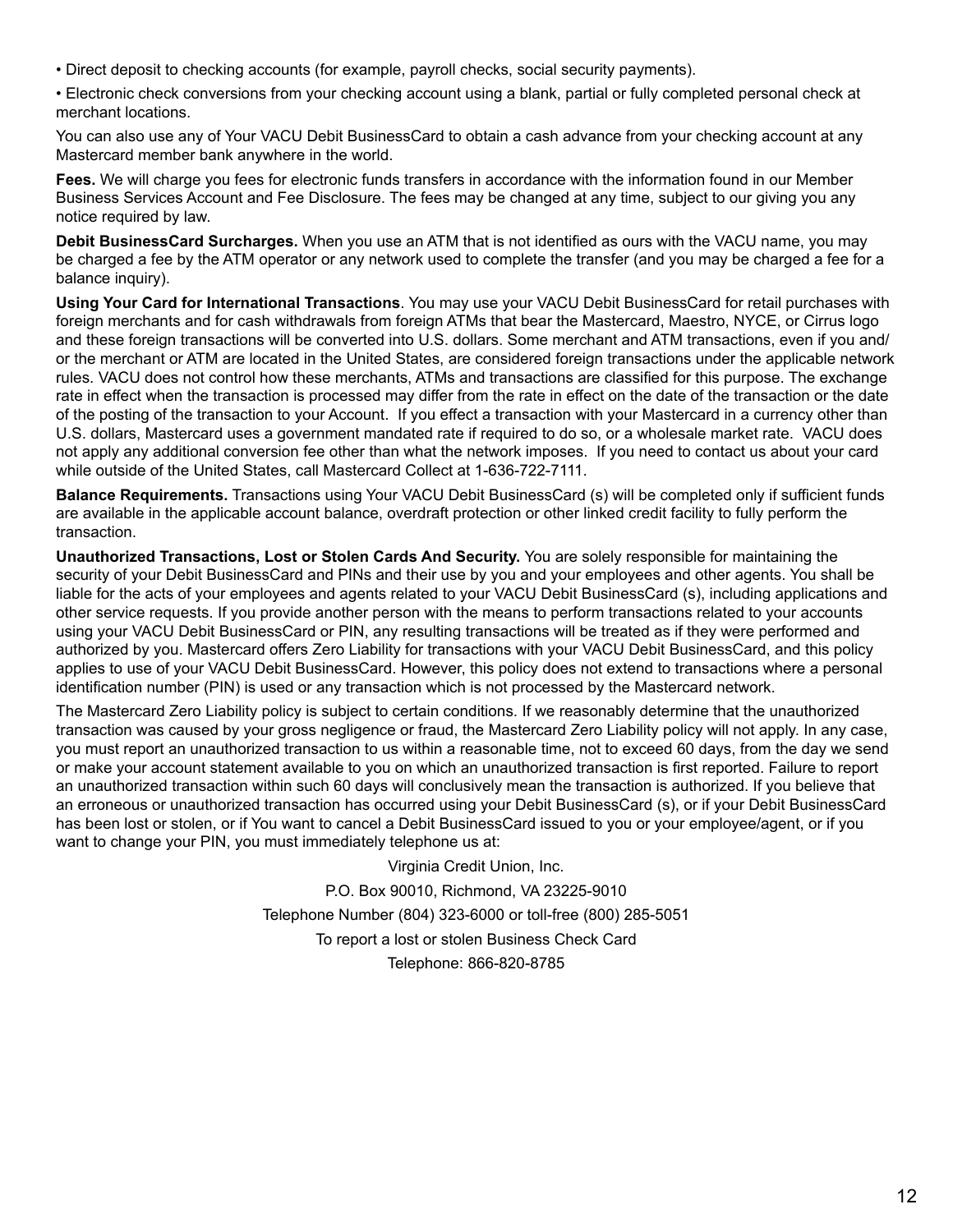# Business Services Account & Fee Disclosure - Effective November 1, 2020

### **IMPORTANT ACCOUNT INFORMATION:**

For Money Market Checking Accounts, both the dividend rate and the annual percentage yield are determined at the discretion of our Board of Directors and are subject to change periodically.

All dividends are accrued daily and credited monthly. Accrued dividends will not be paid if an account is closed.

Please see Product Profile for account related maintenance fees.

#### FEES:

| Wire transfer:                                                                                                 |  |
|----------------------------------------------------------------------------------------------------------------|--|
|                                                                                                                |  |
|                                                                                                                |  |
|                                                                                                                |  |
|                                                                                                                |  |
| NSF fee (return check or other electronic debit due to non-sufficient funds if account is overdrawn by         |  |
|                                                                                                                |  |
| Overdraft fee (overdraft created by check, withdrawal or other electronic means if account is overdrawn by     |  |
|                                                                                                                |  |
| Continuous overdraft fee if account remains overdrawn by any amount for 5 or more consecutive days (daily fee, |  |
|                                                                                                                |  |
|                                                                                                                |  |
|                                                                                                                |  |
| Returned check (cashed or deposited):                                                                          |  |
|                                                                                                                |  |
|                                                                                                                |  |
|                                                                                                                |  |
|                                                                                                                |  |
|                                                                                                                |  |
|                                                                                                                |  |
|                                                                                                                |  |
|                                                                                                                |  |
|                                                                                                                |  |
|                                                                                                                |  |
|                                                                                                                |  |
|                                                                                                                |  |
|                                                                                                                |  |
|                                                                                                                |  |
|                                                                                                                |  |
|                                                                                                                |  |
|                                                                                                                |  |
|                                                                                                                |  |
|                                                                                                                |  |
| *Network ATMs are non-VACU owned ATMs. The ATM owner may also charge a fee (surcharge).                        |  |

## **REMOTE DEPOSIT CAPTURE:**

## Monthly Fees: The scanner fee will be waived if you purchase your compatible scanner from our approved vendor or if you use your own compatible scanner. See Schedule B Scanner Terms and Conditions of the Business Remote Deposit Capture Agreement.

#### **ACH ORIGINATION:**

| <b>Fee Schedule:</b>                                         |  |
|--------------------------------------------------------------|--|
|                                                              |  |
|                                                              |  |
|                                                              |  |
|                                                              |  |
|                                                              |  |
|                                                              |  |
|                                                              |  |
|                                                              |  |
|                                                              |  |
| * One (1) RSA token is provided as part of the base service. |  |
|                                                              |  |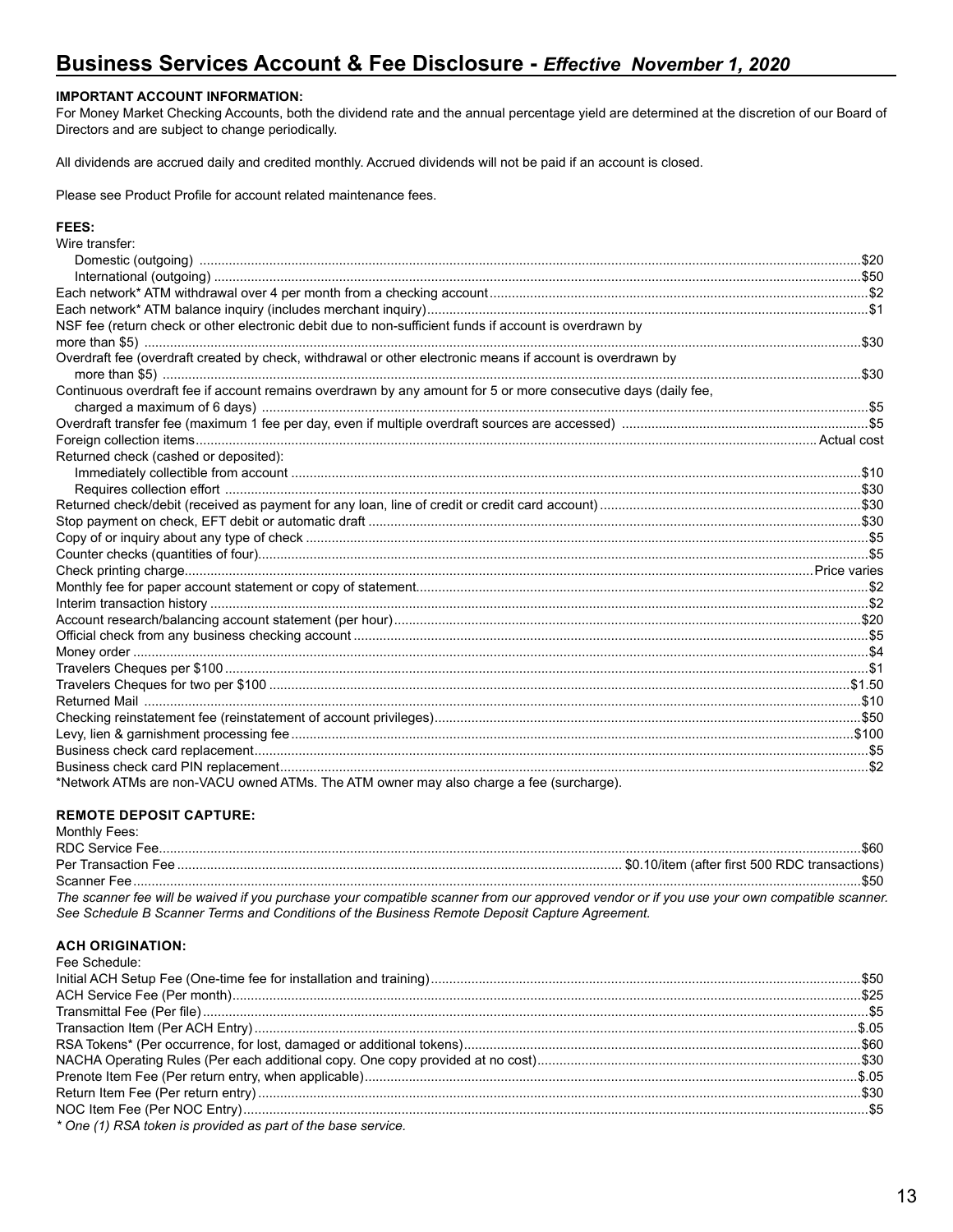

# **Business Checking Accounts**

Product Profile

Information current as of 11/1/2020

|                                                                           | <b>Business</b><br><b>Checking</b>                                  | <b>Premium</b><br><b>Business</b><br><b>Checking</b>                | <b>Community</b><br><b>Checking</b>           | <b>Partners</b><br><b>Checking</b>                     |
|---------------------------------------------------------------------------|---------------------------------------------------------------------|---------------------------------------------------------------------|-----------------------------------------------|--------------------------------------------------------|
| <b>Minimum Daily</b><br><b>Balance</b>                                    | \$2,500                                                             | \$5,000                                                             | \$1,000                                       | \$7,500                                                |
| <b>Monthly</b><br><b>Maintenance Fees</b><br>(when below minimum balance) | \$10                                                                | \$12                                                                | \$15                                          | \$12                                                   |
| <b>Cash Deposits</b>                                                      | \$5,000<br>\$0.25 for each<br>additional \$100<br>cash-in processed | \$5,000<br>\$0.25 for each<br>additional \$100<br>cash-in processed | Unlimited                                     | Unlimited                                              |
| <b>Process Items</b><br><b>Per Statement</b><br>(excluding cash)          | 150<br>\$0.15 for each item over<br>150                             | 250<br>\$0.35 for each item over<br>250                             | Unlimited                                     | Unlimited                                              |
| <b>Online Banking</b><br>& Bill Pay                                       | Free                                                                | Free                                                                | Free                                          | Free                                                   |
| <b>Minimum Opening</b><br><b>Deposit</b>                                  | \$100                                                               | \$100                                                               | \$100                                         | \$100                                                  |
| <b>Perfect For:</b>                                                       | <b>Standard business</b><br>checking needs                          | High monthly<br>transaction volume                                  | Non-profit<br>organizations<br>& associations | Law offices,<br>medical practices<br>& title companies |



Federally insured by NCUA







11/20